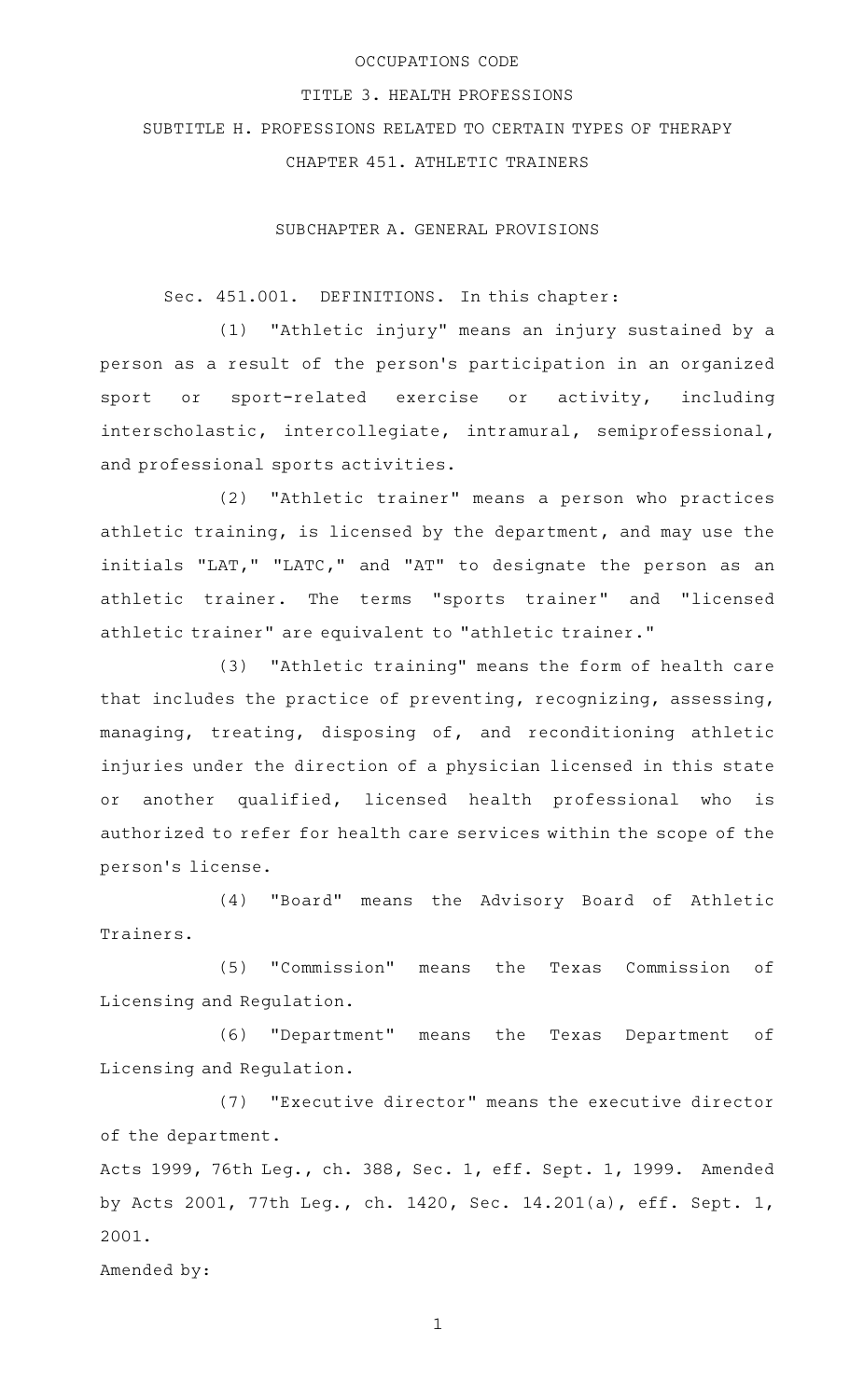Acts 2015, 84th Leg., R.S., Ch. 1 (S.B. [219](http://www.legis.state.tx.us/tlodocs/84R/billtext/html/SB00219F.HTM)), Sec. 5.072, eff. April 2, 2015.

Acts 2015, 84th Leg., R.S., Ch. 838 (S.B. [202](http://www.legis.state.tx.us/tlodocs/84R/billtext/html/SB00202F.HTM)), Sec. 1.146, eff. September 1, 2015.

Sec. 451.002. INTERPRETATION; PRACTICE OF MEDICINE. This chapter does not authorize the practice of medicine by a person not licensed by the Texas Medical Board.

Acts 1999, 76th Leg., ch. 388, Sec. 1, eff. Sept. 1, 1999.

Amended by:

Acts 2015, 84th Leg., R.S., Ch. 1 (S.B. [219](http://www.legis.state.tx.us/tlodocs/84R/billtext/html/SB00219F.HTM)), Sec. 5.073, eff. April 2, 2015.

Sec. 451.003. APPLICABILITY. This chapter does not apply to:

(1) a physician licensed by the Texas Medical Board or engaged in the practice of medicine as authorized by Section [151.0521](http://www.statutes.legis.state.tx.us/GetStatute.aspx?Code=OC&Value=151.0521);

 $(2)$  a dentist, licensed under the laws of this state, engaged in the practice of dentistry;

(3) a licensed optometrist or therapeutic optometrist engaged in the practice of optometry or therapeutic optometry as defined by statute;

(4) an occupational therapist engaged in the practice of occupational therapy;

 $(5)$  a nurse engaged in the practice of nursing;

(6) a licensed podiatrist engaged in the practice of podiatry as defined by statute;

(7) a physical therapist engaged in the practice of physical therapy;

(8) a registered massage therapist engaged in the practice of massage therapy;

 $(9)$  a commissioned or contract physician, physical therapist, or physical therapist assistant in the United States Army, Navy, Air Force, or Public Health Service; or

(10) an athletic trainer who does not live in this state, who is licensed, registered, or certified by an authority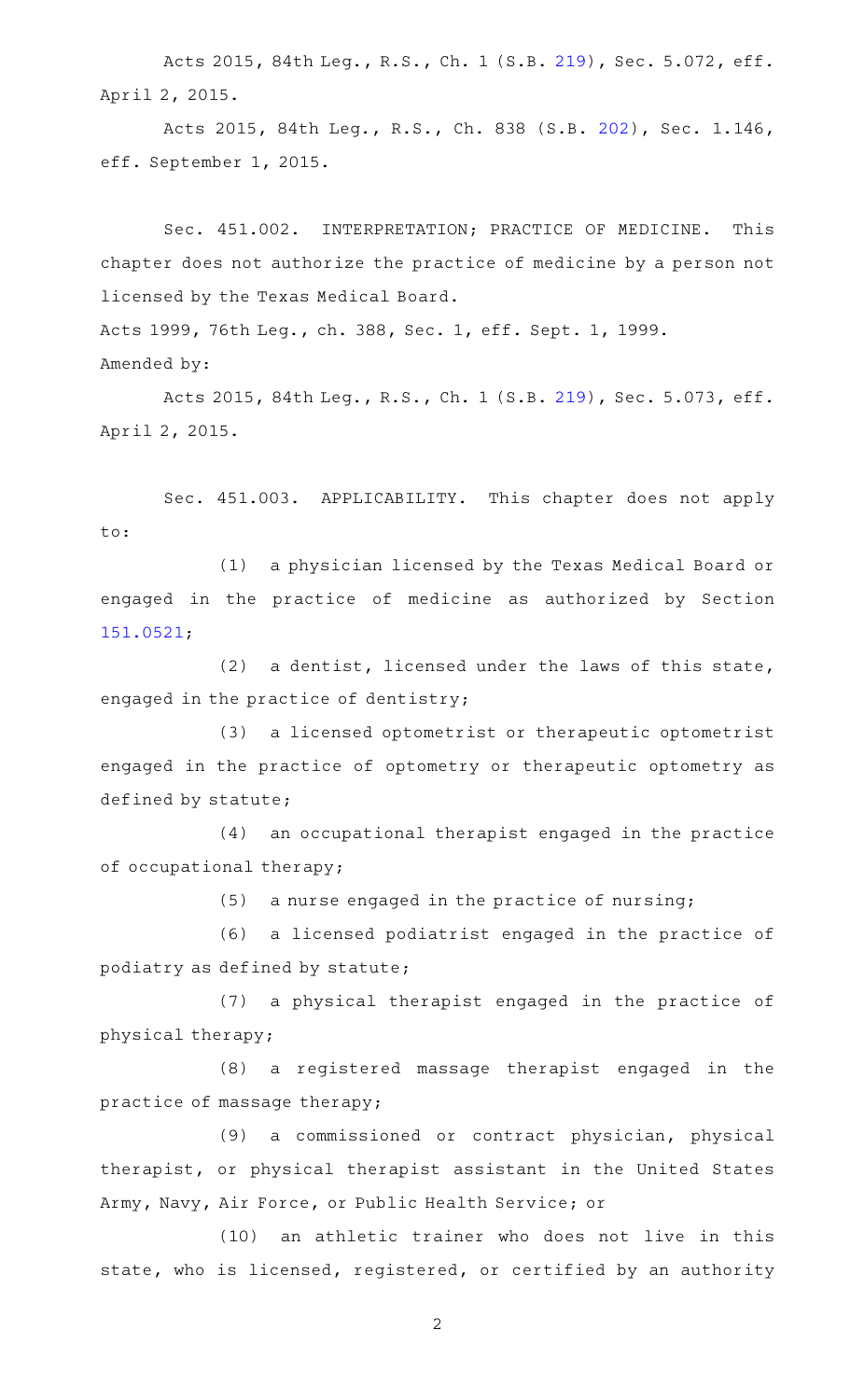recognized by the department, and who provides athletic training in this state for a period determined by the department. Acts 1999, 76th Leg., ch. 388, Sec. 1, eff. Sept. 1, 1999. Amended by Acts 2001, 77th Leg., ch. 1420, Sec. 14.201(b), eff. Sept. 1, 2001.

## Amended by:

Acts 2015, 84th Leg., R.S., Ch. 1 (S.B. [219](http://www.legis.state.tx.us/tlodocs/84R/billtext/html/SB00219F.HTM)), Sec. 5.074, eff. April 2, 2015.

Acts 2015, 84th Leg., R.S., Ch. 838 (S.B. [202](http://www.legis.state.tx.us/tlodocs/84R/billtext/html/SB00202F.HTM)), Sec. 1.147, eff. September 1, 2015.

Acts 2019, 86th Leg., R.S., Ch. 376 (H.B. [2299](http://www.legis.state.tx.us/tlodocs/86R/billtext/html/HB02299F.HTM)), Sec. 2, eff. September 1, 2019.

#### SUBCHAPTER B. ADVISORY BOARD OF ATHLETIC TRAINERS

Sec. 451.051. BOARD; MEMBERSHIP. (a) Repealed by Acts 2015, 84th Leg., R.S., Ch. 838 , Sec. 1.222(120), eff. September 1, 2015.

(b) The board consists of five members appointed by the presiding officer of the commission with the approval of the commission as follows:

(1) three members who are athletic trainers; and

(2) two members who represent the public.

(c) Repealed by Acts 2017, 85th Leg., R.S., Ch. 1105 (H.B. [4007](http://www.legis.state.tx.us/tlodocs/85R/billtext/html/HB04007F.HTM)), Sec. 5.002(1), eff. September 1, 2017.

(d) Appointments to the board shall be made without regard to the race, color, disability, sex, religion, age, or national origin of the appointee.

Acts 1999, 76th Leg., ch. 388, Sec. 1, eff. Sept. 1, 1999. Amended by Acts 2001, 77th Leg., ch. 1420, Sec. 14.202(a), eff. Sept. 1, 2001; Acts 2003, 78th Leg., ch. 1170, Sec. 4.01, eff. Sept. 1, 2003.

## Amended by:

Acts 2015, 84th Leg., R.S., Ch. 838 (S.B. [202](http://www.legis.state.tx.us/tlodocs/84R/billtext/html/SB00202F.HTM)), Sec. 1.148, eff. September 1, 2015.

Acts 2015, 84th Leg., R.S., Ch. 838 (S.B. [202\)](http://www.legis.state.tx.us/tlodocs/84R/billtext/html/SB00202F.HTM), Sec. 1.222(120), eff. September 1, 2015.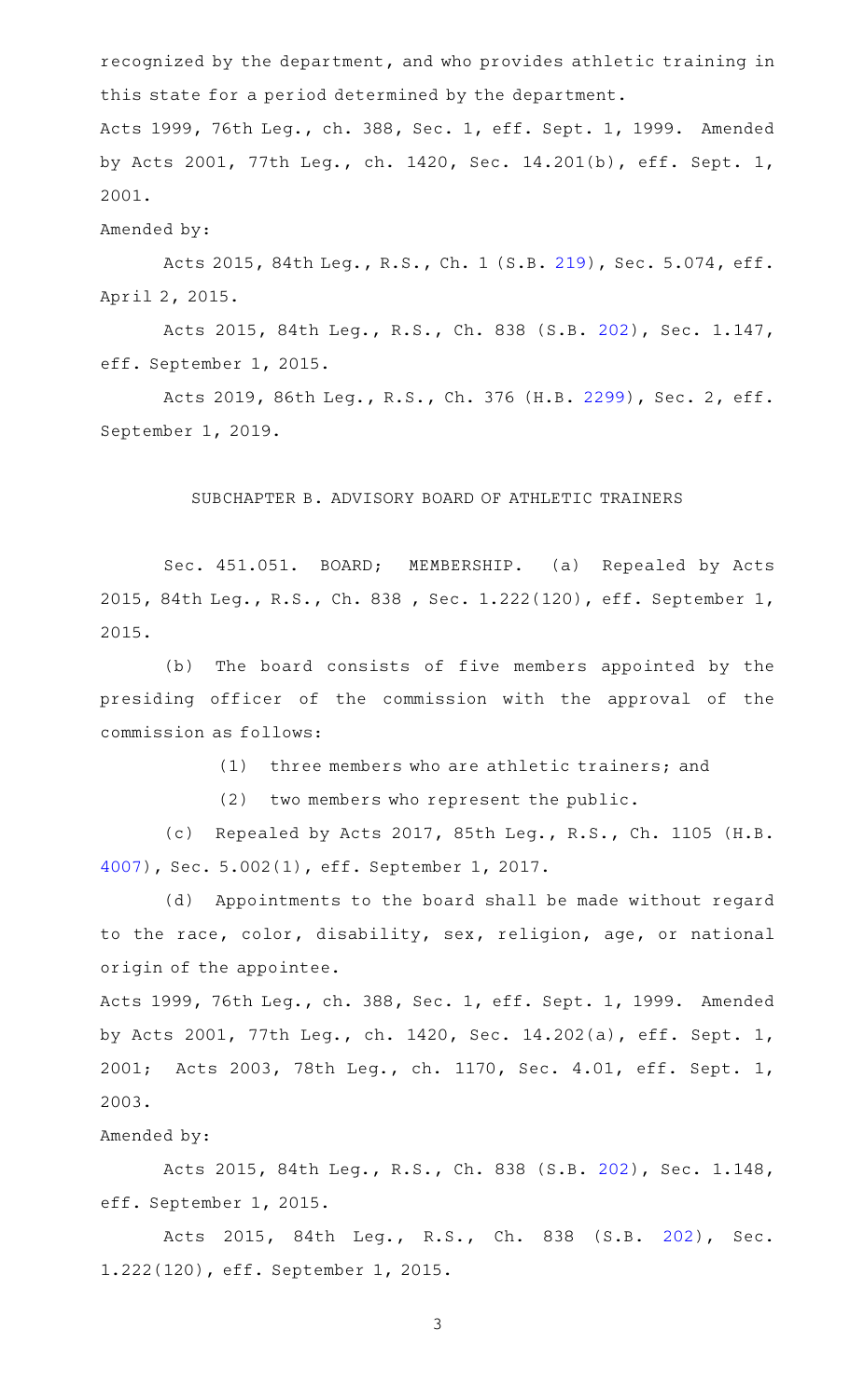Acts 2017, 85th Leg., R.S., Ch. 1105 (H.B. [4007\)](http://www.legis.state.tx.us/tlodocs/85R/billtext/html/HB04007F.HTM), Sec. 5.002(1), eff. September 1, 2017.

Sec. 451.0521. DUTIES OF BOARD. The board shall provide advice and recommendations to the department on technical matters relevant to the administration of this chapter. Added by Acts 2015, 84th Leg., R.S., Ch. 838 (S.B. [202\)](http://www.legis.state.tx.us/tlodocs/84R/billtext/html/SB00202F.HTM), Sec. 1.149, eff. September 1, 2015.

Sec. 451.053. TERMS; VACANCY. (a) Board members serve staggered six-year terms with the terms of one or two members expiring on January 31 of each odd-numbered year.

(b) If a vacancy occurs on the board, the presiding officer of the commission, with the commission 's approval, shall appoint a replacement who meets the qualifications for the vacant position to serve for the unexpired portion of the term. Acts 1999, 76th Leg., ch. 388, Sec. 1, eff. Sept. 1, 1999. Amended by Acts 2003, 78th Leg., ch. 1170, Sec. 4.02, eff. Sept. 1, 2003.

Amended by:

Acts 2015, 84th Leg., R.S., Ch. 838 (S.B. [202](http://www.legis.state.tx.us/tlodocs/84R/billtext/html/SB00202F.HTM)), Sec. 1.150, eff. September 1, 2015.

Sec. 451.055. PRESIDING OFFICER. The presiding officer of the commission shall designate a member of the board to serve as the presiding officer of the board for a one-year term. The presiding officer of the board may vote on any matter before the board. Acts 1999, 76th Leg., ch. 388, Sec. 1, eff. Sept. 1, 1999. Amended by Acts 2001, 77th Leg., ch. 1420, Sec. 14.203(a), eff. Sept. 1, 2001; Acts 2003, 78th Leg., ch. 285, Sec. 31(36), eff. Sept. 1, 2003.

Amended by:

Acts 2015, 84th Leg., R.S., Ch. 838 (S.B. [202](http://www.legis.state.tx.us/tlodocs/84R/billtext/html/SB00202F.HTM)), Sec. 1.151, eff. September 1, 2015.

Sec. 451.056. MEETINGS. The board shall meet at the call of the presiding officer of the commission or the executive director. Acts 1999, 76th Leg., ch. 388, Sec. 1, eff. Sept. 1, 1999.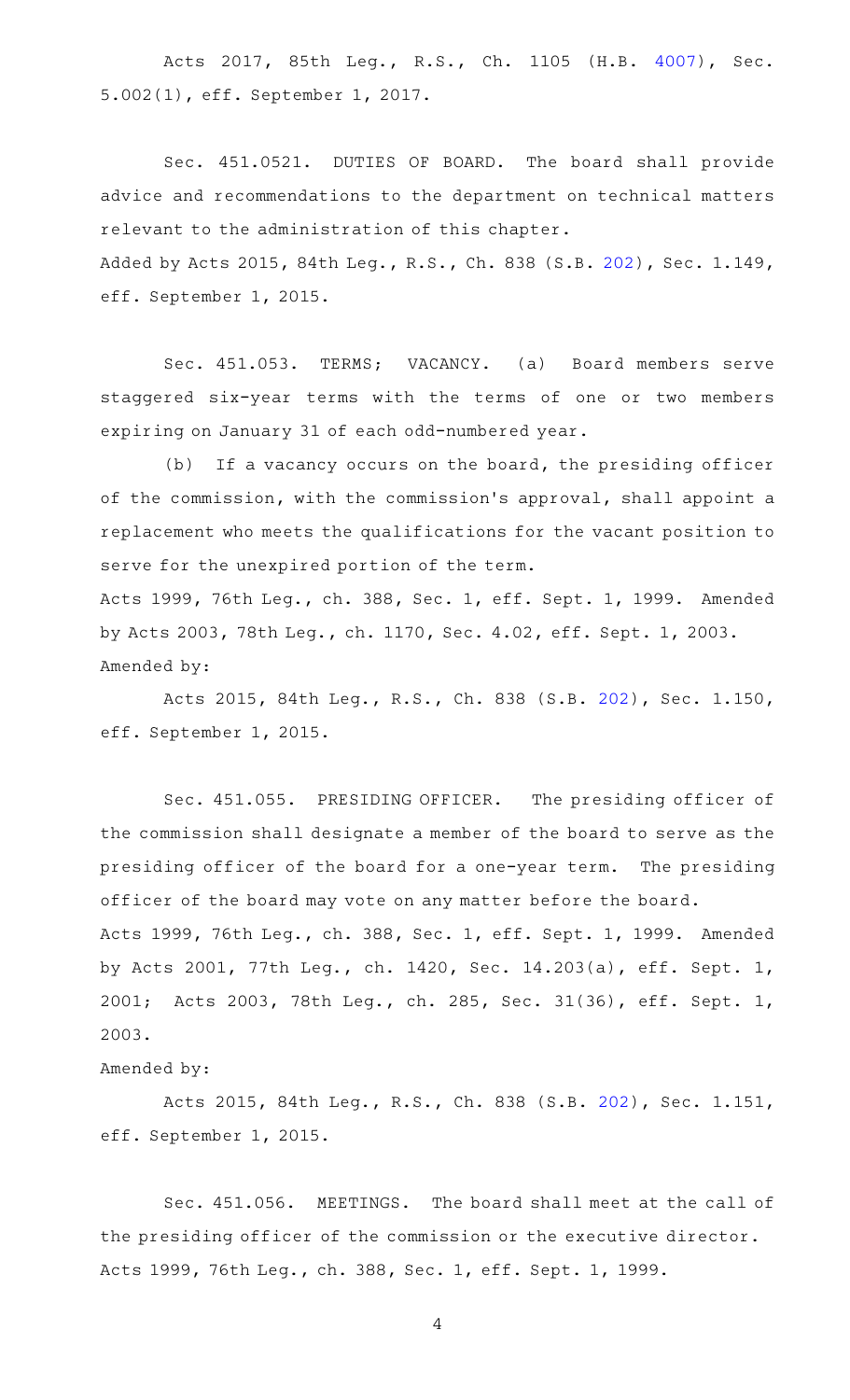#### Amended by:

Acts 2015, 84th Leg., R.S., Ch. 838 (S.B. [202](http://www.legis.state.tx.us/tlodocs/84R/billtext/html/SB00202F.HTM)), Sec. 1.152, eff. September 1, 2015.

#### SUBCHAPTER C. POWERS AND DUTIES

Sec. 451.101. GENERAL POWERS AND DUTIES. (a) The executive director shall administer and enforce this chapter.

 $(a-1)$  The department shall:

 $(1)$  adopt an official seal;

(2) prescribe the application form for a license applicant;

(3) prescribe a suitable form for a license certificate;

(4) prepare and conduct an examination for license applicants;

(5) maintain a complete record of all licensed athletic trainers; and

(6) annually prepare a roster showing the names and addresses of all licensed athletic trainers.

(a-2) Repealed by Acts 2017, 85th Leg., R.S., Ch. 1105 (H.B. [4007](http://www.legis.state.tx.us/tlodocs/85R/billtext/html/HB04007F.HTM)), Sec. 5.002(2), eff. September 1, 2017.

(b) Repealed by Acts 2015, 84th Leg., R.S., Ch. 838 , Sec. 1.222(127), eff. September 1, 2015.

(c) Repealed by Acts 2015, 84th Leg., R.S., Ch. 838, Sec. 1.222(127), eff. September 1, 2015.

Acts 1999, 76th Leg., ch. 388, Sec. 1, eff. Sept. 1, 1999. Amended by Acts 2001, 77th Leg., ch. 1420, Sec. 14.204(a), eff. Sept. 1, 2001.

## Amended by:

Acts 2015, 84th Leg., R.S., Ch. 838 (S.B. [202](http://www.legis.state.tx.us/tlodocs/84R/billtext/html/SB00202F.HTM)), Sec. 1.154, eff. September 1, 2015.

Acts 2015, 84th Leg., R.S., Ch. 838 (S.B. [202\)](http://www.legis.state.tx.us/tlodocs/84R/billtext/html/SB00202F.HTM), Sec. 1.222(127), eff. September 1, 2015.

Acts 2017, 85th Leg., R.S., Ch. 1105 (H.B. [4007\)](http://www.legis.state.tx.us/tlodocs/85R/billtext/html/HB04007F.HTM), Sec. 5.002(2), eff. September 1, 2017.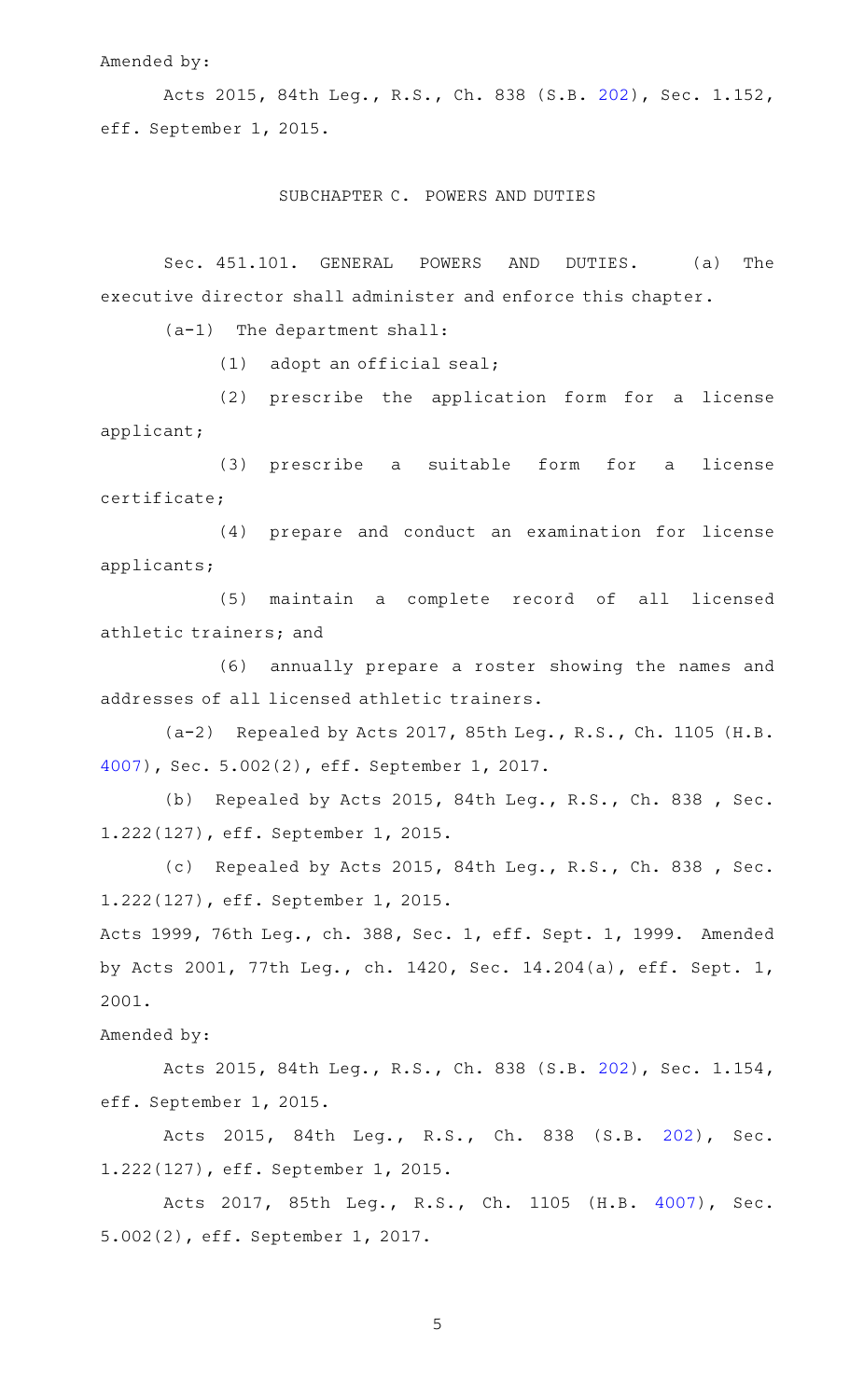Sec. 451.151. LICENSE REQUIRED. A person may not hold the person out as an athletic trainer or perform any activity of an athletic trainer unless the person holds a license under this chapter.

Acts 1999, 76th Leg., ch. 388, Sec. 1, eff. Sept. 1, 1999.

Sec. 451.152. LICENSE APPLICATION. An applicant for an athletic trainer license must submit to the department:

(1) an application in the manner and on a form prescribed by the executive director; and

 $(2)$  the required examination fee. Acts 1999, 76th Leg., ch. 388, Sec. 1, eff. Sept. 1, 1999. Amended by:

Acts 2015, 84th Leg., R.S., Ch. 838 (S.B. [202](http://www.legis.state.tx.us/tlodocs/84R/billtext/html/SB00202F.HTM)), Sec. 1.157, eff. September 1, 2015.

Sec. 451.153. APPLICANT QUALIFICATIONS. (a) An applicant for an athletic trainer license must:

(1) have met the athletic training curriculum requirements of a college or university approved by the commission and give proof of graduation;

(2) hold a degree or certificate in physical therapy and have completed:

(A) a basic athletic training course from an accredited college or university; and

(B) an apprenticeship described by Subsection (b); or

(3) have a degree in corrective therapy with at least a minor in physical education or health that includes a basic athletic training course and meet the apprenticeship requirement or any other requirement established by the commission.

(b) The apprenticeship required to be completed by an applicant consists of 720 hours completed in two years under the direct supervision of a licensed athletic trainer acceptable to the department. Actual working hours include a minimum of 20 hours a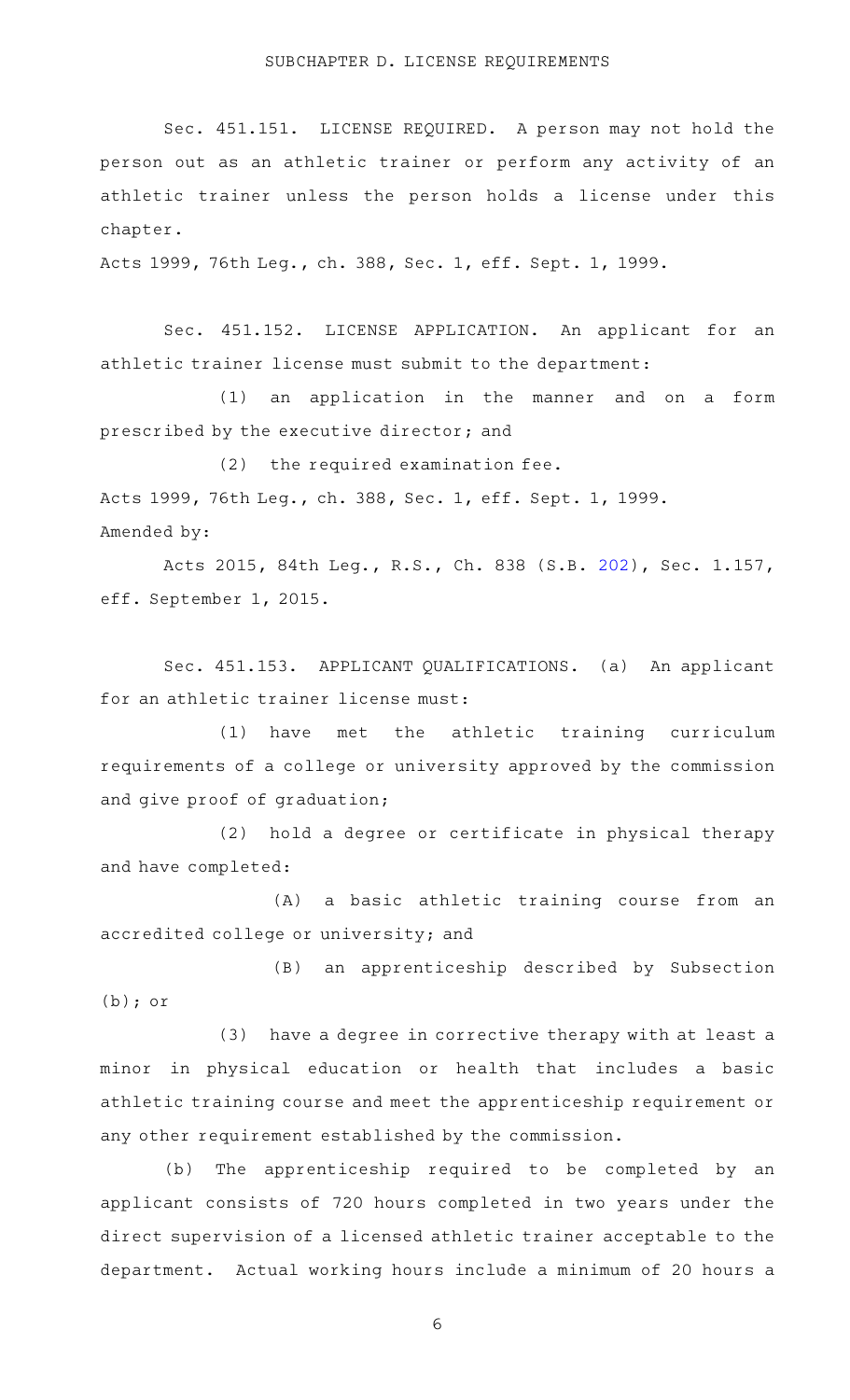week during each fall semester.

Acts 1999, 76th Leg., ch. 388, Sec. 1, eff. Sept. 1, 1999. Amended by:

Acts 2015, 84th Leg., R.S., Ch. 838 (S.B. [202](http://www.legis.state.tx.us/tlodocs/84R/billtext/html/SB00202F.HTM)), Sec. 1.158, eff. September 1, 2015.

Sec. 451.154. OUT-OF-STATE LICENSE APPLICANTS. (a) An out-of-state applicant must:

(1) satisfy the requirements under Section  $451.153$ ; and

(2) submit proof of active engagement as an athletic trainer in this state as described by Subsection (b).

(b) A person is actively engaged as an athletic trainer if the person:

(1) is employed on a salary basis by an educational institution for the institution 's school year or by a professional or other bona fide athletic organization for the athletic organization 's season; and

(2) performs the duties of athletic trainer as the major responsibility of that employment. Acts 1999, 76th Leg., ch. 388, Sec. 1, eff. Sept. 1, 1999.

Sec. 451.156. REQUIREMENTS FOR LICENSE ISSUANCE. An applicant for an athletic trainer license is entitled to receive the license if the applicant:

(1) satisfies the requirements of Section [451.153](http://www.statutes.legis.state.tx.us/GetStatute.aspx?Code=OC&Value=451.153) or [451.154;](http://www.statutes.legis.state.tx.us/GetStatute.aspx?Code=OC&Value=451.154)

(2) passes the examination required by the department; and

(3) pays the required license fee. Acts 1999, 76th Leg., ch. 388, Sec. 1, eff. Sept. 1, 1999. Amended by:

Acts 2015, 84th Leg., R.S., Ch. 838 (S.B. [202](http://www.legis.state.tx.us/tlodocs/84R/billtext/html/SB00202F.HTM)), Sec. 1.159, eff. September 1, 2015.

Acts 2017, 85th Leg., R.S., Ch. 1105 (H.B. [4007](http://www.legis.state.tx.us/tlodocs/85R/billtext/html/HB04007F.HTM)), Sec. 5.001, eff. September 1, 2017.